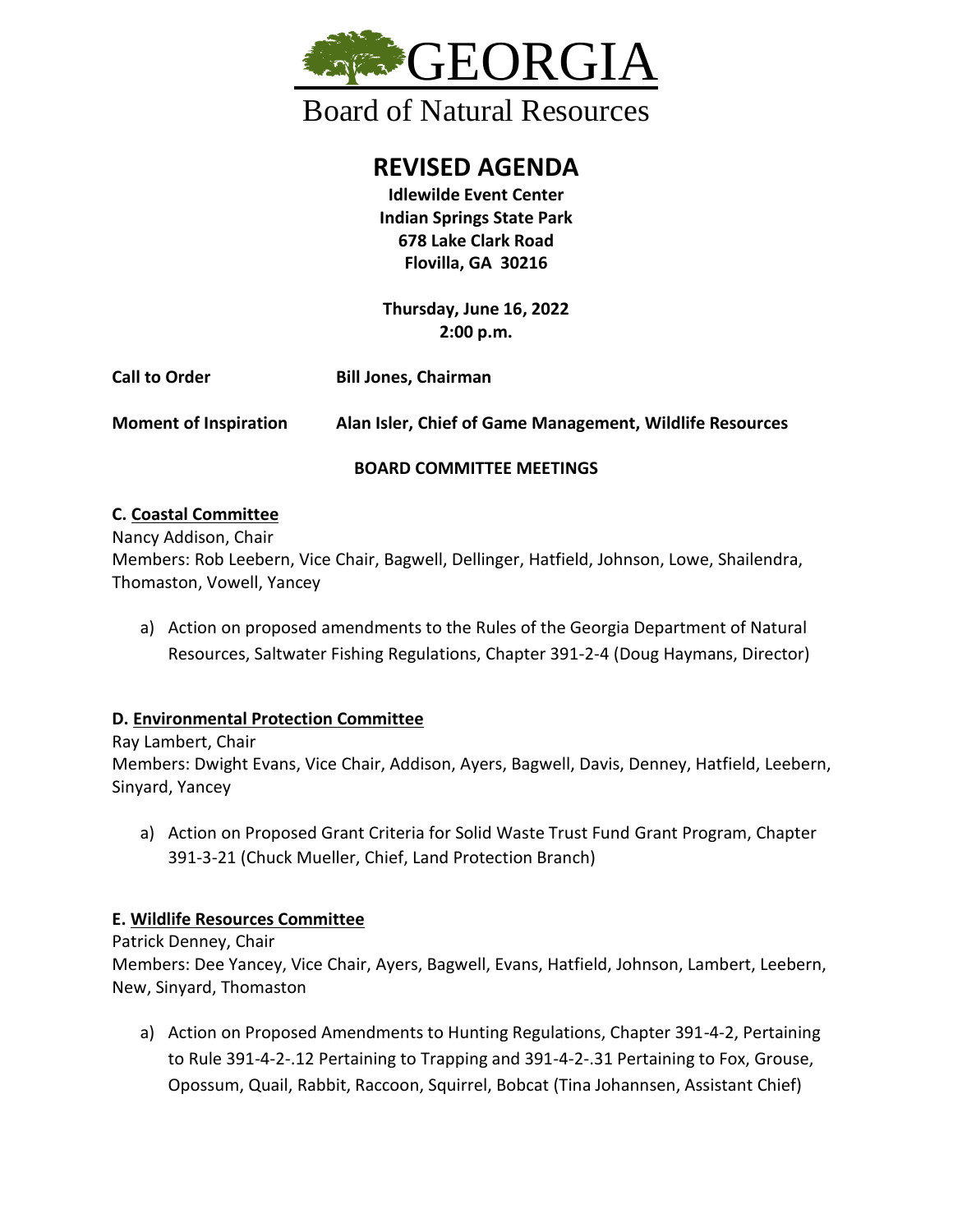### **F. Land Committee**

#### Tim Lowe, Chair

Members: William Bagwell, Vice Chair, Ayers, Davis, Dellinger, Denney, Evans, Leebern, New, Sinyard, Vowell

a) Requesting approval for Acquisition (Purchase) of 656.745+ acres as an addition to the Oaky Woods WMA Paul Tract, Houston County.

### **BOARD MEETING**

### **A. Approval of Minutes**

a) Minutes of the Board of Natural Resources meeting on May 24, 2022

#### **EPD Director's Report**

- a) Remarks
- b) EPD Updates sent via email

### **B. DNR Commissioner's Report**

- a) Remarks
- b) Division Updates
- c) DNR Capital Outlay Status Report
- d) DNR Weekly Updates sent via email

### **C. Coastal Committee**

#### Nancy Addison, Chair

Members: Rob Leebern, Vice Chair, Bagwell, Dellinger, Hatfield, Johnson, Lowe, Shailendra, Thomaston, Vowell, Yancey

a) Action on proposed amendments to the Rules of the Georgia Department of Natural Resources, Saltwater Fishing Regulations, Chapter 391-2-4 (Doug Haymans, Director)

### **D. Environmental Protection Committee**

Ray Lambert, Chair Members: Dwight Evans, Vice Chair, Addison, Ayers, Bagwell, Davis, Denney, Hatfield, Leebern, Sinyard, Yancey